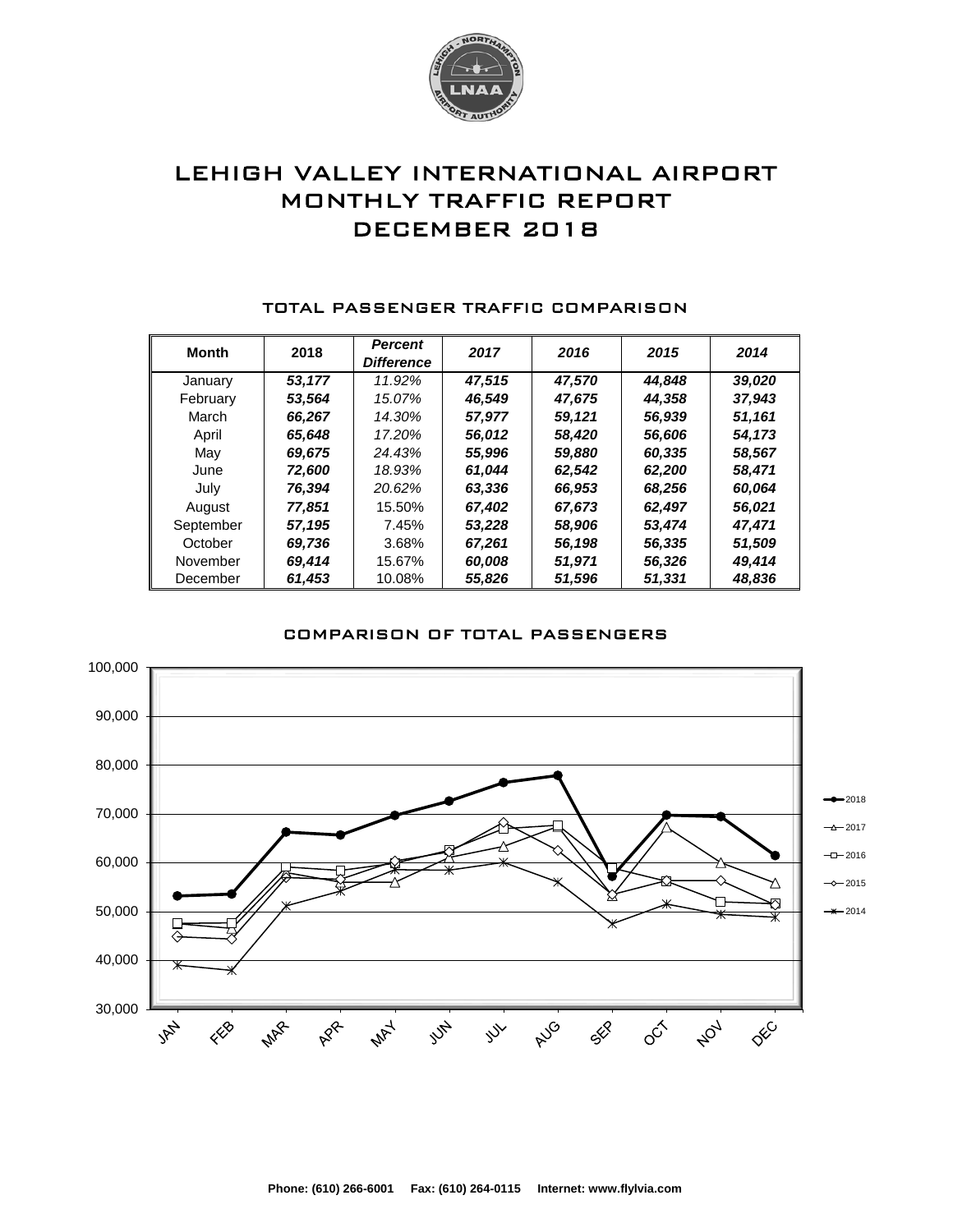## LEHIGH VALLEY INTERNATIONAL AIRPORT (ABE) MONTHLY TRAFFIC REPORT DECEMBER 2018

|                                         |                         |            | <b>DECEMBER</b> |                 |                   |             | YEAR-TO-DATE |                 |                   |
|-----------------------------------------|-------------------------|------------|-----------------|-----------------|-------------------|-------------|--------------|-----------------|-------------------|
|                                         |                         |            |                 | <b>Increase</b> | <b>Percent</b>    |             |              | <b>Increase</b> | Percent           |
|                                         |                         | 2018       | 2017            | (Decrease)      | <b>Difference</b> | 2018        | 2017         | (Decrease)      | <b>Difference</b> |
| <b>MAJOR AIRLINES:</b>                  |                         |            |                 |                 |                   |             |              |                 |                   |
| Passengers                              |                         |            |                 |                 |                   |             |              |                 |                   |
|                                         | Enplaned                | 1,884      | 1,525           | 359             | 23.54%            | 33,732      | 29,961       | 3,771           | 12.59%            |
|                                         | Deplaned                | 1,743      | 1,329           | 414             | 31.15%            | 32,102      | 27,300       | 4,802           | 17.59%            |
|                                         | Sub-total               | 3,627      | 2,854           | 773             | 27.08%            | 65,834      | 57,261       | 8,573           | 14.97%            |
| <b>REGIONAL AIRLINES:</b><br>Passengers |                         |            |                 |                 |                   |             |              |                 |                   |
|                                         | Enplaned                | 28,842     | 26,558          | 2,284           | 8.60%             | 365,194     | 317,455      | 47,739          | 15.04%            |
|                                         | Deplaned                | 28,984     | 26,414          | 2,570           | 9.73%             | 361,946     | 317,438      | 44,508          | 14.02%            |
|                                         | Sub-total               | 57,826     | 52,972          | 4,854           | 9.16%             | 727,140     | 634,893      | 92,247          | 14.53%            |
|                                         | <b>TOTAL PASSENGERS</b> | 61,453     | 55,826          | 5,627           | 10.08%            | 792,974     | 692,154      | 100,820         | 14.57%            |
|                                         |                         |            |                 |                 |                   |             |              |                 |                   |
| CARGO:                                  | Enplaned                | 9,472,163  | 10,118,822      | (646, 659)      | $-6.39%$          | 105,539,891 | 99,502,411   | 6,037,480       | 6.07%             |
|                                         | Deplaned                | 8.954.663  | 11,997,888      | (3,043,225)     | $-25.36%$         | 100,733,612 | 107.679.557  | (6,945,945)     | $-6.45%$          |
| <b>TOTAL CARGO</b>                      |                         | 18,426,826 | 22,116,710      | (3,689,884)     | $-16.68%$         | 206,273,503 | 207,181,968  | (908, 465)      | $-0.44%$          |
|                                         |                         |            |                 |                 |                   |             |              |                 |                   |
| <b>CUSTOMS:</b>                         | Entries                 | 14         | 20              | (6)             | $-30.00\%$        | 186         | 191          | (5)             | $-2.62%$          |

## MONTHLY AIRCRAFT ACTIVITY

The FEDERAL AVIATION ADMINISTRATION AIR TRAFFIC CONTROL TOWER at LVIA recorded the following aircraft take-offs and landings for the month:

÷.

|                          | <b>DECEMBER</b> |       |                               |                              |  | YEAR-TO-DATE |        |                               |                              |  |
|--------------------------|-----------------|-------|-------------------------------|------------------------------|--|--------------|--------|-------------------------------|------------------------------|--|
|                          | 2018            | 2017  | <b>Increase</b><br>(Decrease) | <b>Percent</b><br>Difference |  | 2018         | 2017   | <b>Increase</b><br>(Decrease) | Percent<br><b>Difference</b> |  |
| <b>Major Airlines</b>    | 956             | 910   | 46                            | $5.05\%$                     |  | 10.652       | 10,227 | 425                           | 4.16%                        |  |
| <b>Regional Airlines</b> | 705             | 653   | 52                            | $7.96\%$                     |  | 8.868        | 9,254  | (386)                         | $-4.17\%$                    |  |
| <b>General Aviation</b>  | 2.034           | 1,793 | 241                           | 13.44%I                      |  | 25,408       | 25,877 | (469)                         | $-1.81\%$                    |  |
| Military                 | 32              | 42    | (10)                          | $-23.81%$                    |  | 548          | 556    | (8)                           | $-1.44\%$                    |  |
| Total Itinerant          | 3.727           | 3,398 | 329                           | $9.68\%$                     |  | 45,476       | 45,914 | (438)                         | $-0.95\%$                    |  |
| <b>Total Local</b>       | 3.038           | 2.074 | 964                           | 46.48%                       |  | 29,755       | 33,676 | (3,921)                       | $-11.64%$                    |  |
| <b>TOTAL OPERATIONS</b>  | 6,765           | 5,472 | 1,293                         | 23.63%                       |  | 75,231       | 79,590 | (4, 359)                      | $-5.48%$                     |  |